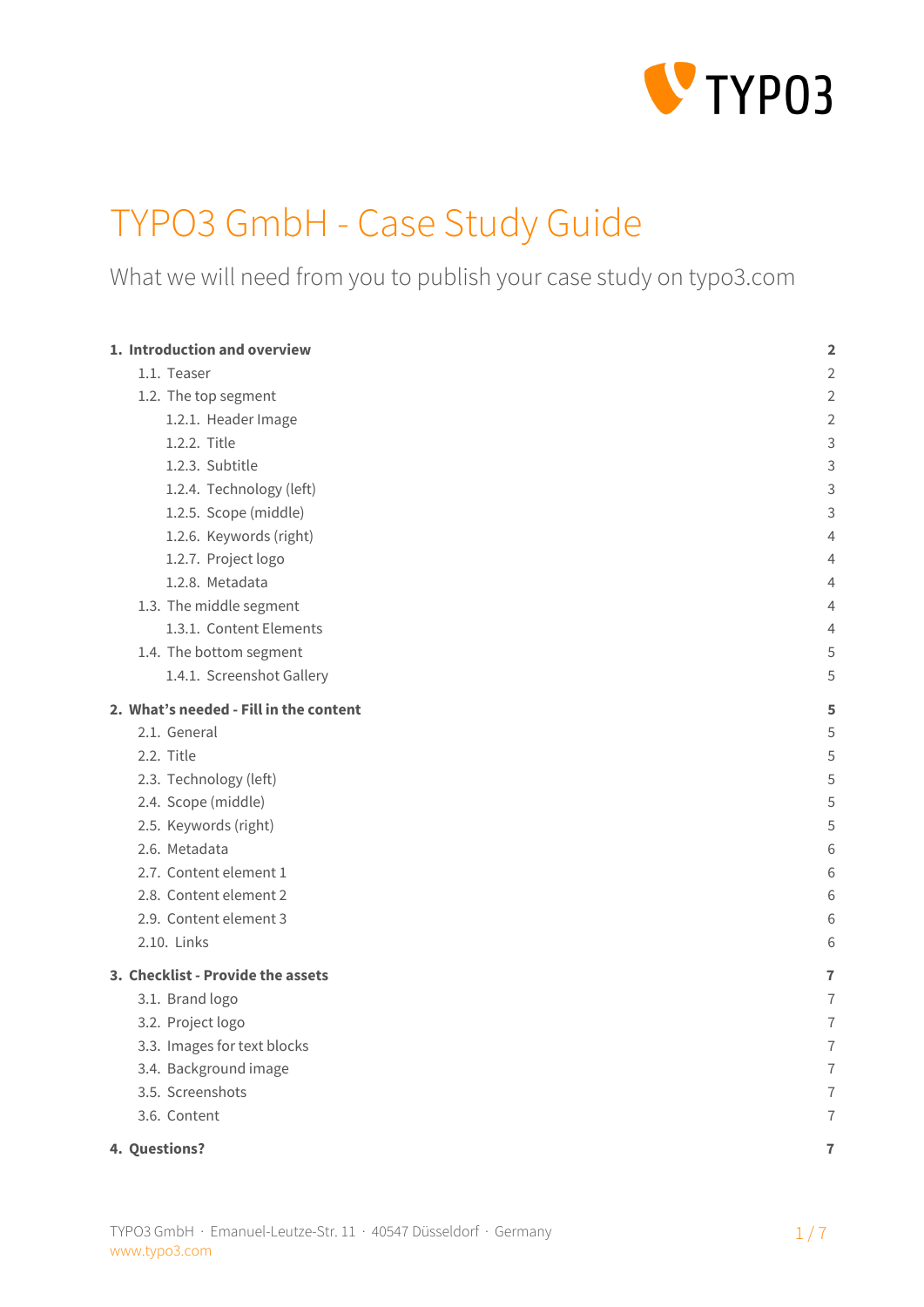## <span id="page-1-0"></span>1. Introduction and overview

There are plenty of websites whose requirements and needs are perfectly met with TYPO3 CMS. On [typo3.com/case-studies](https://typo3.com/case-studies/) you'll find a selected choice of organizations that use TYPO3 to showcase their web presence.

To ensure all case studies on typo3.com have the same structured look and feel, we compiled this guide to lend a hand in creating case studies for typo3.com. It is our experience that looking at one of the existing case studies on [typo3.com/case-studies](https://typo3.com/case-studies/) can also be very helpful. Let's start by looking at what is needed in more detail.

#### <span id="page-1-1"></span>1.1. Teaser

The teaser is used in the list view of case studies on typo3.com. So before we head into the structure and needed assets of the case study itself, here's what is needed for the teaser:

- Teaser title (Project name, e.g., *"Lufthansa"*, *"Raben Group"*, *"United Internet"*)
- Brand logo
	- SVG format only
	- Plain white
	- Transparent background
- Teaser background (See "1.2.1. Header Image" below.)



Case studies on typo3.com are structured into three main segments. Let's go into more detail about what each of the different segments includes.

#### <span id="page-1-2"></span>1.2. The top segment

#### <span id="page-1-3"></span>1.2.1. Header Image

The header image serves two purposes; it is used as a teaser background image on the list view of case studies and serves as a header image for the case study itself.

- PNG or JPG
- Aspect ratio 16:9
- 1600 pixel wide or larger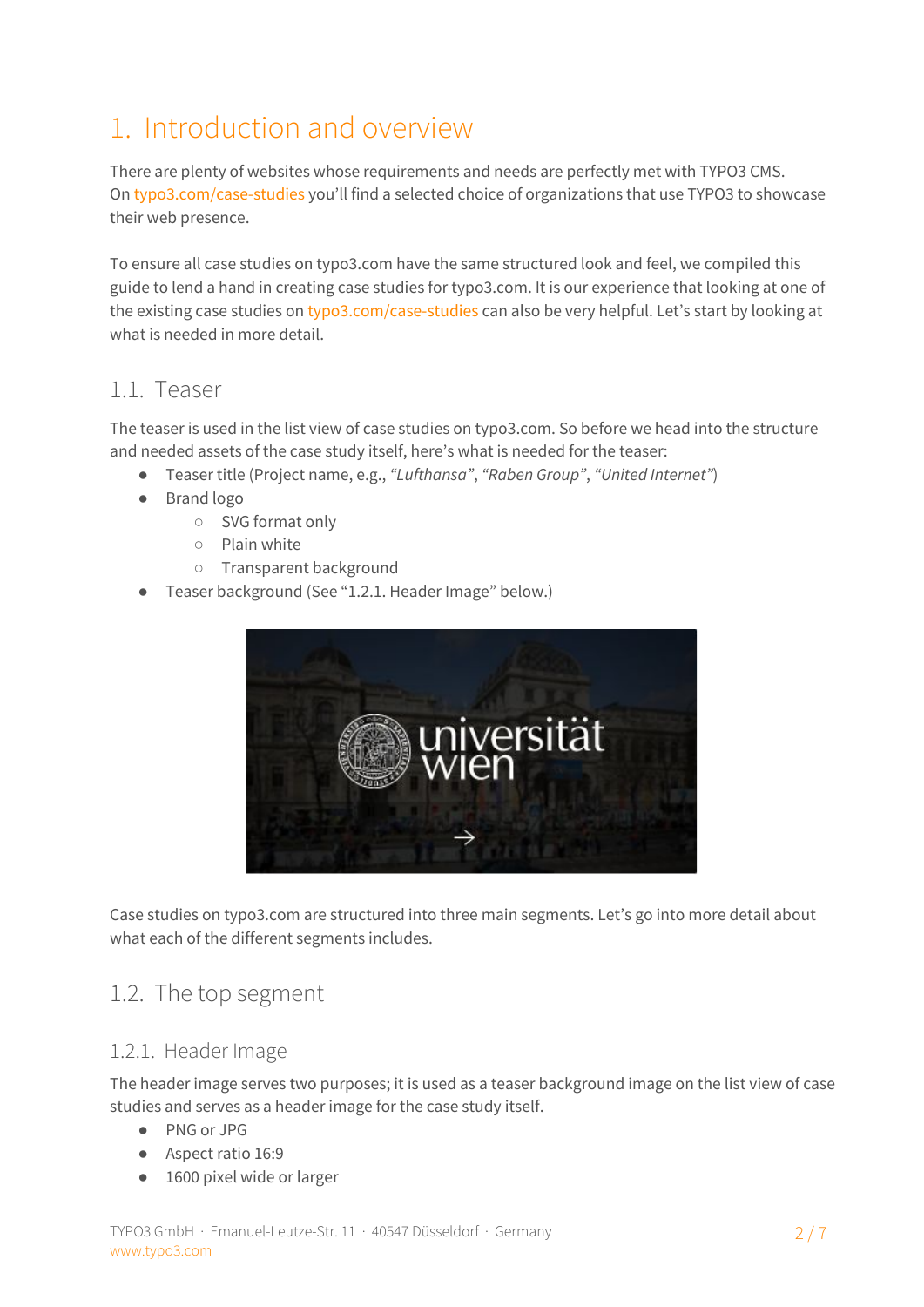#### <span id="page-2-0"></span>1.2.2. Title

A short title that describes the case study's application area and ends on *"with TYPO3"* (e.g., *"Refuel with TYPO3"*, *"Dynamic sound with TYPO3"*, *"Be entertained with TYPO3"*).

#### <span id="page-2-1"></span>1.2.3. Subtitle

The subtitle can be either a quotation, the company credo, or a short one-liner about the implementation with TYPO3 (e.g., *"Explore a vast digital network brimming with not only the very best in console gaming but all of your favorite movies, music, and television as well."*).



#### <span id="page-2-2"></span>1.2.4. Technology (left)

Three technical buzzwords/headwords about the implementation (e.g., Responsive, Solr, Ajax, SAP).



#### <span id="page-2-3"></span>1.2.5. Scope (middle)

- Geographical scope/Area of activity (e.g., International, Europe, National, Regional)
- Industry sector (e.g., Industry, Health, Finance, Education, Entertainment, Tourism)
- Industry type/classification (e.g., Corporation, Manufacturer, University, Non-profit)

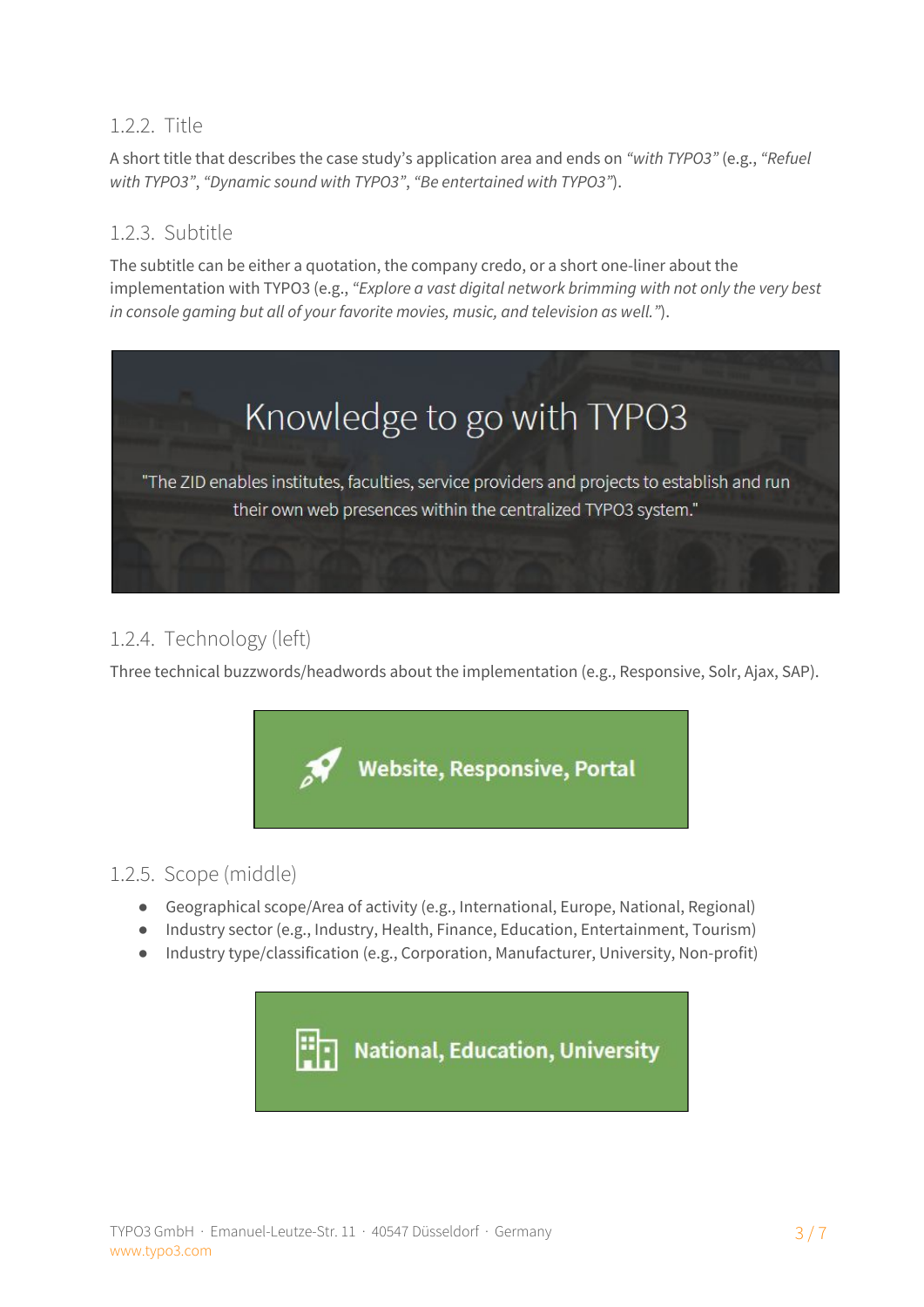#### <span id="page-3-0"></span>1.2.6. Keywords (right)

Three speaking and informational keywords about the project (e.g., Fuel, Oil, Cars).

19 Faculties, 6800 Researches, 93000 Students

#### <span id="page-3-1"></span>1.2.7. Project logo

- SVG format only
- Corporate Design colored
- Transparent background

#### <span id="page-3-2"></span>1.2.8. Metadata

- Headquarters of your client (Use a country code; e.g., DE, CH, AT)
- Number of employees and year the data is from (e.g., 250 (2016))
- Turnover and year the data is from (e.g., 15500000 (2017))

| Headquarter | <b>Employees</b> | <b>Members</b> |
|-------------|------------------|----------------|
| Austria     | 9.7K             | 93K            |

### <span id="page-3-3"></span>1.3. The middle segment

#### <span id="page-3-4"></span>1.3.1. Content Elements

Case studies on typo3.com consist of three text blocks with corresponding images supporting the content.

We recommend using these to talk about which challenges the client was facing, the solution that was decided upon, the key takeaway, and conclusions.

- A text between 500-700 characters per block
- A headline relating to the text block
- An image supporting the content
	- PNG or JPG
	- Aspect ratio 1:1
	- 500 pixel or larger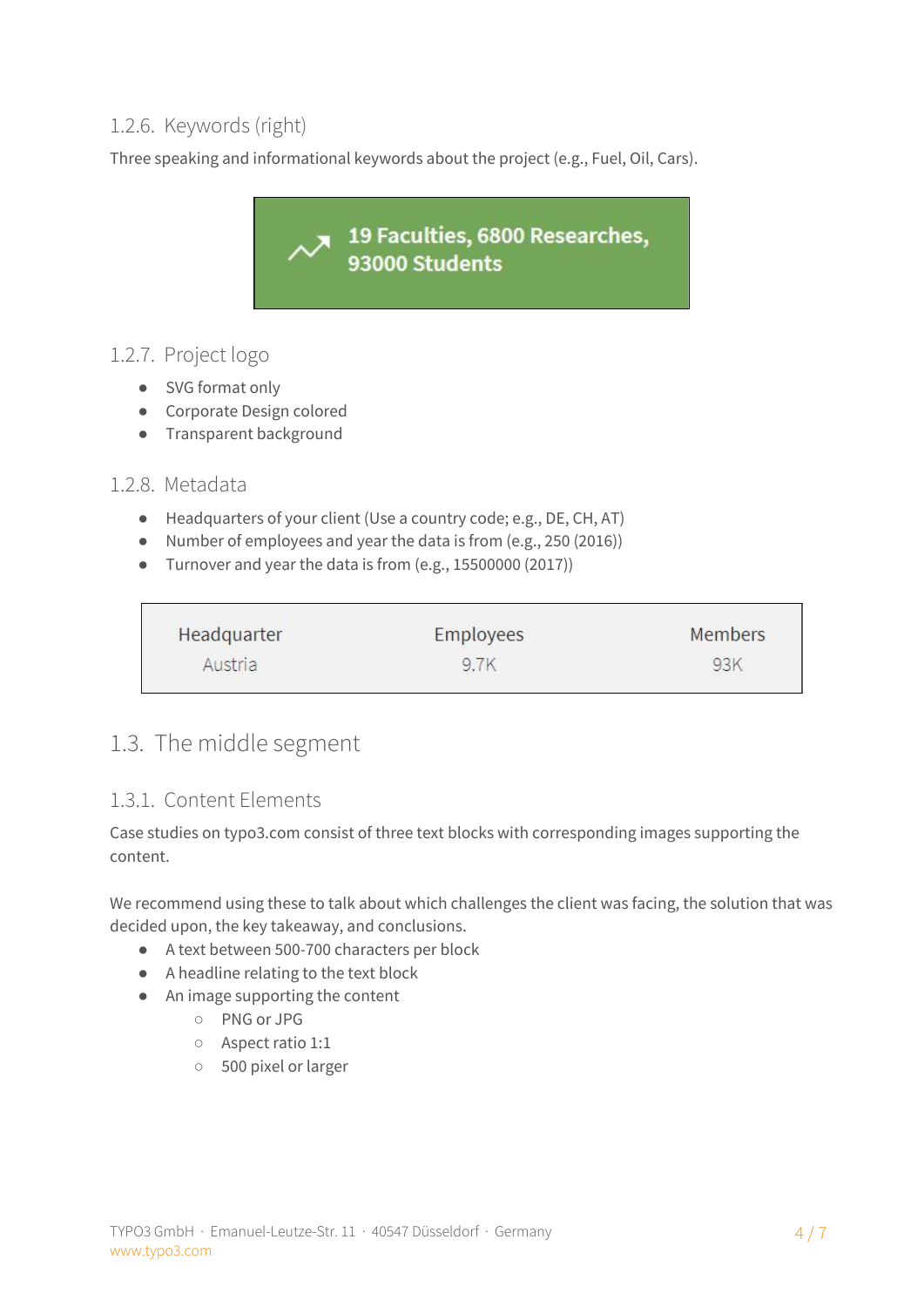## <span id="page-4-0"></span>1.4. The bottom segment

#### <span id="page-4-1"></span>1.4.1. Screenshot Gallery

To give a significant impression of the TYPO3 project, we ask you to prepare a minimum of three screenshots to be displayed at the bottom of the corresponding case study page. To standardize the shown impressions, all screenshots should have the same resolution - we recommend approximately 1920 x 1080 pixels.

## <span id="page-4-2"></span>2. What's needed - Fill in the content

#### <span id="page-4-3"></span>2.1. General

Your company: The client, the case is about:

<span id="page-4-4"></span>2.2. Title

Title: Subtitle:

### <span id="page-4-5"></span>2.3. Technology (left)

Compare above "1.2.4. Technology": E.g., Responsive, Solr, Ajax, SAP Technology 1: Technology 2: Technology 3:

## <span id="page-4-6"></span>2.4. Scope (middle)

Compare above "1.2.5. Scope".

Geographical scope/Area of activity (e.g., International, Europe, National, Regional): Industry sector (e.g., Industry, Health, Finance, Education, Entertainment, Tourism): Industry type/classification (e.g., Corporation, Manufacturer, University, Non-profit):

### <span id="page-4-7"></span>2.5. Keywords (right)

Compare above "1.2.6. Keywords": E.g., Fuel, Oil, Cars Keyword 1: Keyword 2: Keyword 3: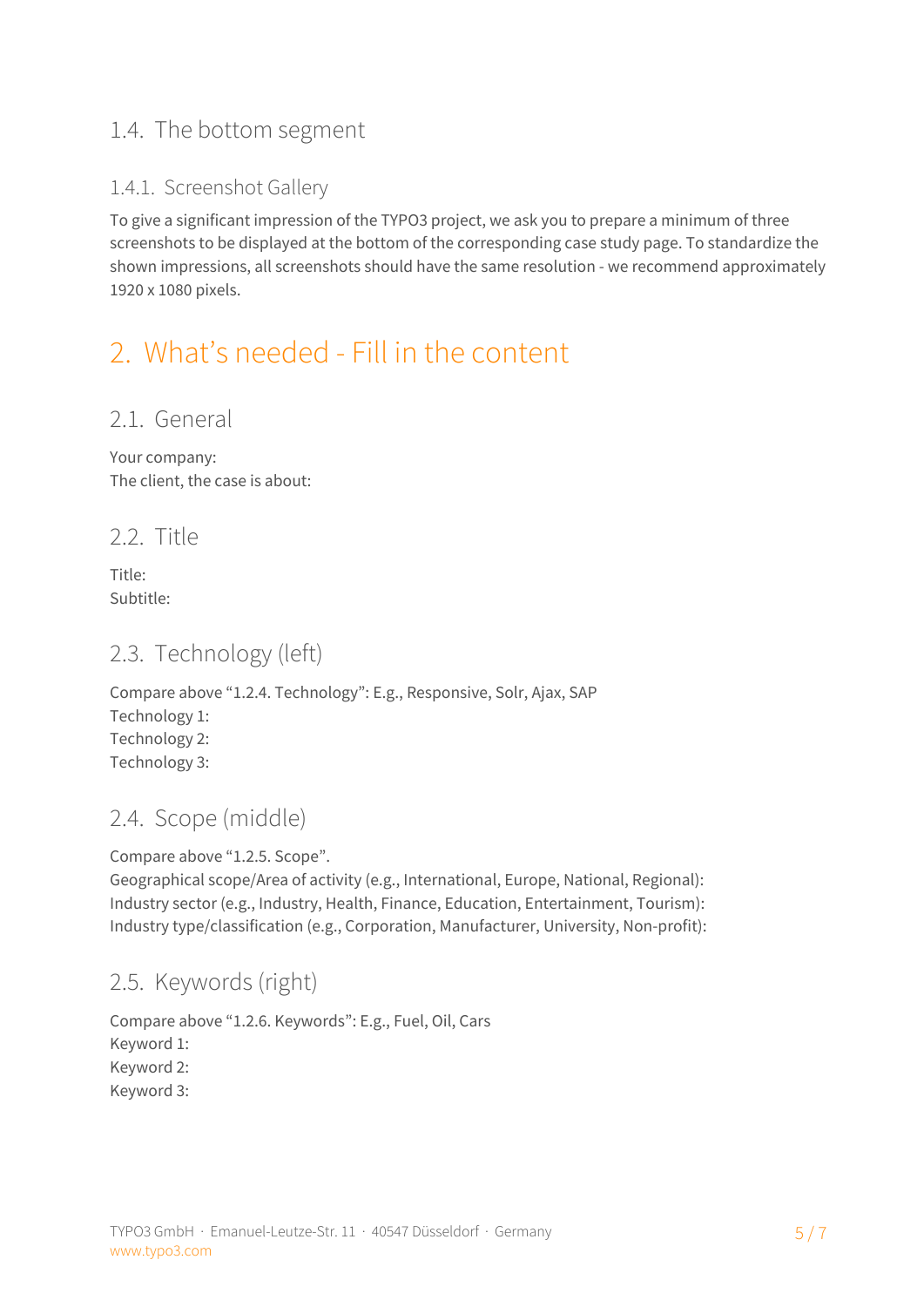#### <span id="page-5-0"></span>2.6. Metadata

Please fill in the following metadata as much as possible and appropriate to the business.

Country (Use a country code; e.g., DE, CH, AT): Headquarters (Use a country code; e.g., DE, CH, AT): Turnover (e.g., 15000000 (2018)): Annual Budget (e.g., 1000000 (2019)): The number of employees (e.g., 200 (2017)): The number of users (e.g., 200 (2019)): The number of members (e.g., 200 (2020)): The population (e.g., 200 (2019)): The number of managed funds (e.g., 200 (2020)): Gross domestic product (e.g., 200 (2019)):

### <span id="page-5-1"></span>2.7. Content element 1

Headline: Text (500-700 characters):

### <span id="page-5-2"></span>2.8. Content element 2

Headline: Text (500-700 characters):

### <span id="page-5-3"></span>2.9. Content element 3

Headline: Text (500-700 characters):

#### <span id="page-5-4"></span>2.10. Links

Please provide a URL for the case as well as a URL for your company's website. Case URL: Company URL: